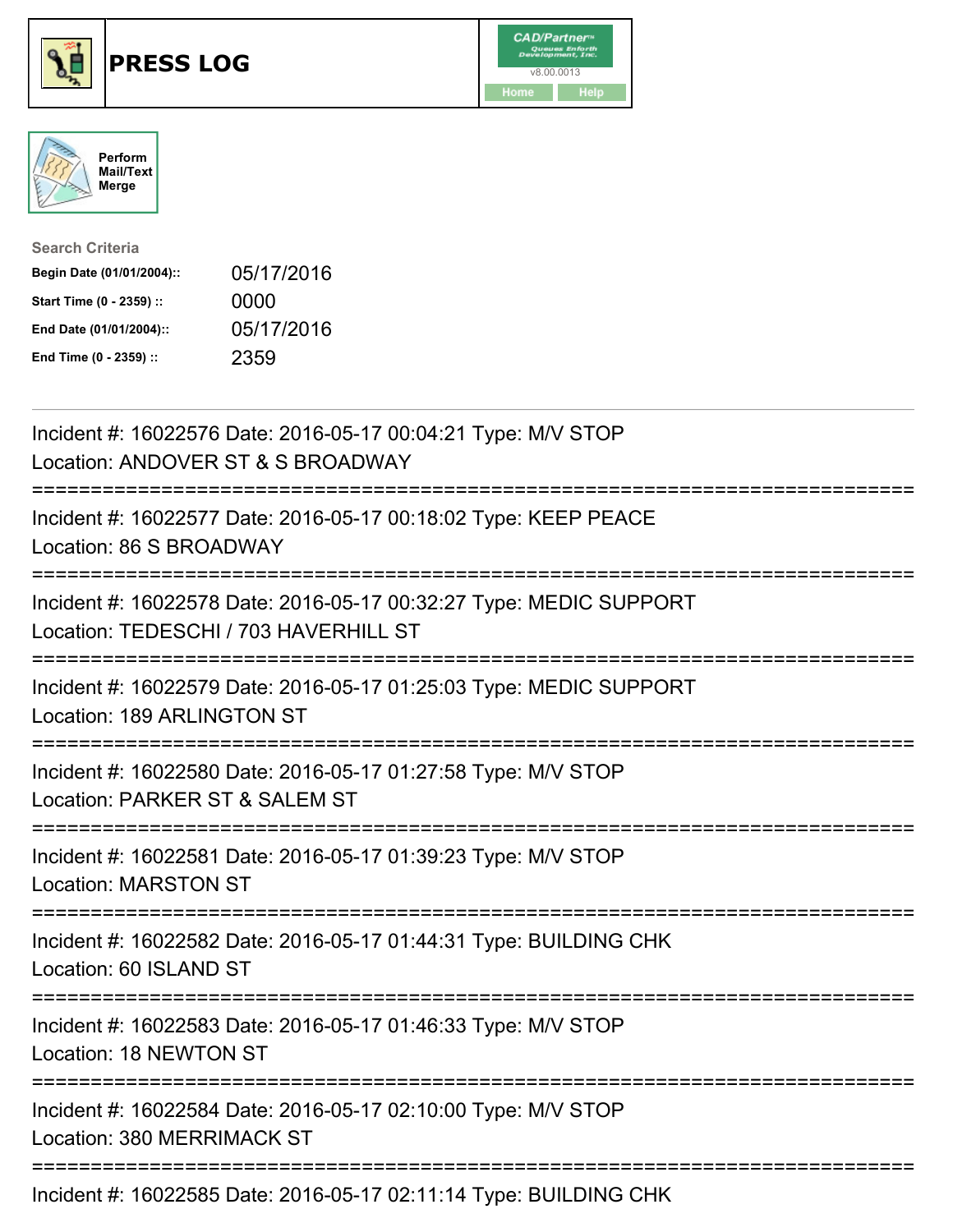Location: EVERETT ST & SALEM ST =========================================================================== Incident #: 16022586 Date: 2016-05-17 02:27:39 Type: ASSSIT OTHER PD Location: MT VERNON ST & S BROADWAY =========================================================================== Incident #: 16022587 Date: 2016-05-17 02:46:35 Type: UNWANTEDGUEST Location: 115 MARKET ST FL 2 =========================================================================== Incident #: 16022588 Date: 2016-05-17 03:12:57 Type: NOISE ORD Location: AMES ST & RESERVOIR =========================================================================== Incident #: 16022589 Date: 2016-05-17 03:30:32 Type: AMBULANCE ASSSI Location: 1 GENERAL ST =========================================================================== Incident #: 16022590 Date: 2016-05-17 03:35:11 Type: ALARM/BURG Location: SUPERIOR CLEANERS / 37 ESSEX ST =========================================================================== Incident #: 16022591 Date: 2016-05-17 03:43:17 Type: BUILDING CHK Location: ST ALFIO VILLA APARTMENTS / 55 COMMON ST =========================================================================== Incident #: 16022592 Date: 2016-05-17 03:47:49 Type: BUILDING CHK Location: MENS WEARHOUSE / 69 MERRIMACK ST =========================================================================== Incident #: 16022593 Date: 2016-05-17 03:55:05 Type: UNWANTEDGUEST Location: 1 GENERAL ST =========================================================================== Incident #: 16022594 Date: 2016-05-17 03:55:35 Type: BUILDING CHK Location: 342 BROADWAY =========================================================================== Incident #: 16022595 Date: 2016-05-17 03:57:03 Type: BUILDING CHK Location: 205 BROADWAY =========================================================================== Incident #: 16022596 Date: 2016-05-17 03:57:38 Type: BUILDING CHK Location: GATEWAY PUB / 339 MERRIMACK ST =========================================================================== Incident #: 16022597 Date: 2016-05-17 04:06:57 Type: M/V STOP Location: PROSPECT ST =========================================================================== Incident #: 16022598 Date: 2016-05-17 04:07:59 Type: BUILDING CHK Location: MARSTON MEDICAL / 35 MARSTON ST =========================================================================== Incident #: 16022599 Date: 2016-05-17 04:50:25 Type: TOW/REPOSSED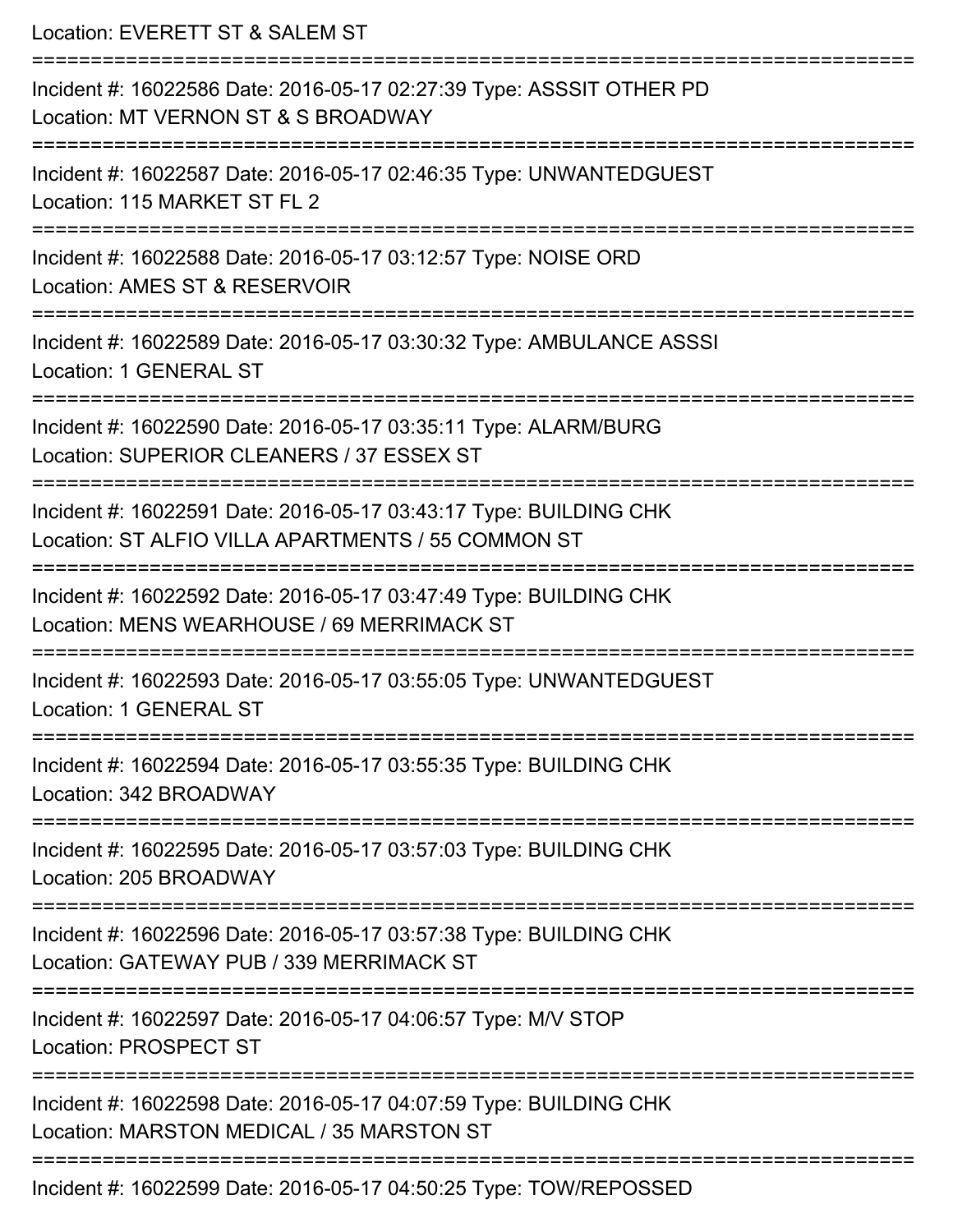| Incident #: 16022601 Date: 2016-05-17 04:52:53 Type: WOMAN DOWN<br>Location: COMMONWEALTH MOTOR CHEVY / 1 COMMONWEALTH DR |
|---------------------------------------------------------------------------------------------------------------------------|
| Incident #: 16022600 Date: 2016-05-17 04:53:44 Type: MAL DAMAGE<br>Location: 30 CHELMSFORD ST                             |
| Incident #: 16022602 Date: 2016-05-17 05:20:04 Type: 911 HANG UP<br><b>Location: PLATT ST</b>                             |
| Incident #: 16022603 Date: 2016-05-17 06:43:39 Type: NOTIFICATION<br>Location: 41 BERKELEY ST #7                          |
| Incident #: 16022604 Date: 2016-05-17 06:48:44 Type: B&E/PAST<br>Location: 12 MELROSE ST<br>======================        |
| Incident #: 16022605 Date: 2016-05-17 06:58:05 Type: KEEP PEACE<br>Location: WINFIELD ALLOY / 15 MEDFORD ST               |
| Incident #: 16022606 Date: 2016-05-17 07:21:08 Type: M/V STOP<br>Location: COMMON ST & FRANKLIN ST                        |
| Incident #: 16022607 Date: 2016-05-17 07:21:45 Type: M/V STOP<br>Location: 224 WINTHROP AV                                |
| Incident #: 16022608 Date: 2016-05-17 07:34:43 Type: M/V STOP<br>Location: BURGER KING / 187 BROADWAY                     |
| Incident #: 16022609 Date: 2016-05-17 07:35:55 Type: TRANSPORT<br>Location: LOWELL JUVY / null                            |
| Incident #: 16022610 Date: 2016-05-17 07:36:37 Type: TRAINING<br>Location: MERRIMACK ST & S UNION ST                      |
| Incident #: 16022611 Date: 2016-05-17 07:37:18 Type: M/V STOP<br>Location: E HAVERHILL ST & VINE ST                       |
| Incident #: 16022612 Date: 2016-05-17 07:40:28 Type: M/V STOP<br>Location: BROADWAY & VALLEY ST                           |
| Incident #: 16022613 Date: 2016-05-17 07:46:15 Type: M/V STOP                                                             |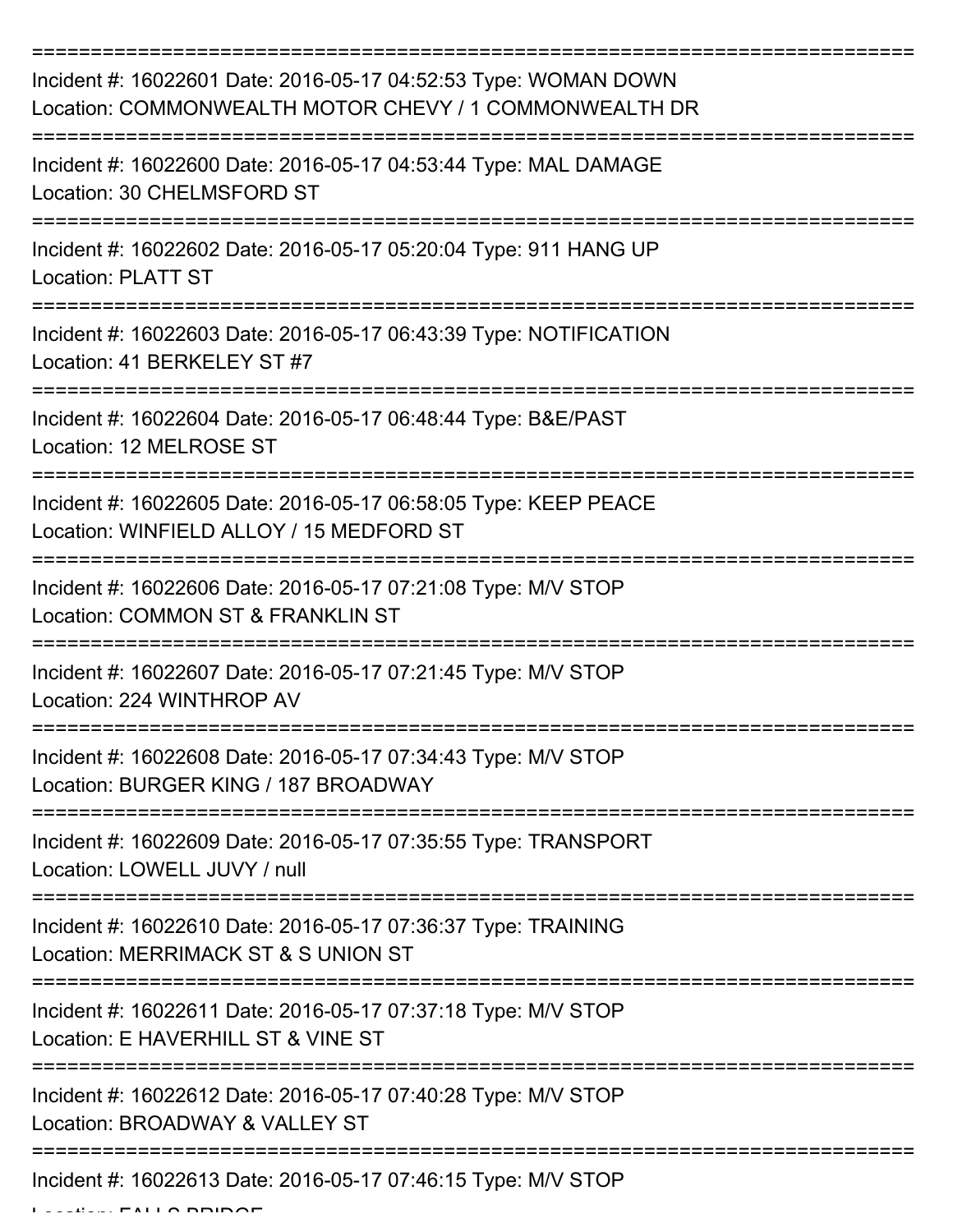| Incident #: 16022614 Date: 2016-05-17 07:51:14 Type: M/V STOP<br>Location: BROADWAY & ESSEX ST            |
|-----------------------------------------------------------------------------------------------------------|
| Incident #: 16022615 Date: 2016-05-17 07:53:24 Type: M/V STOP<br>Location: 85 MANCHESTER ST               |
| Incident #: 16022616 Date: 2016-05-17 08:09:58 Type: ALARM/MV<br>Location: 270 CANAL ST                   |
| Incident #: 16022617 Date: 2016-05-17 08:48:01 Type: CK WELL BEING<br>Location: 194 GARDEN ST FL 1        |
| Incident #: 16022618 Date: 2016-05-17 09:09:48 Type: ALARMS<br>Location: 225 ESSEX ST                     |
| Incident #: 16022619 Date: 2016-05-17 09:23:08 Type: CK WELL BEING<br>Location: 189 MAPLE ST #5J          |
| Incident #: 16022620 Date: 2016-05-17 09:50:47 Type: MEDIC SUPPORT<br><b>Location: 112 MARSTON ST</b>     |
| Incident #: 16022621 Date: 2016-05-17 10:27:43 Type: ANIMAL COMPL<br>Location: 220 CARLETON ST            |
| Incident #: 16022622 Date: 2016-05-17 10:37:25 Type: PARK & WALK<br>Location: BRADFORD ST & WEST ST       |
| Incident #: 16022623 Date: 2016-05-17 10:38:27 Type: TOW OF M/V<br>Location: LEBANON ST & WHITE ST        |
| Incident #: 16022624 Date: 2016-05-17 10:42:16 Type: WARRANT SERVE<br>Location: HAMPSHIRE ST & LEBANON ST |
| Incident #: 16022626 Date: 2016-05-17 10:51:35 Type: NOTIFICATION<br>Location: 111 NEWTON ST              |
| Incident #: 16022625 Date: 2016-05-17 10:53:02 Type: SUS PERS/MV<br>Location: HAMPSHIRE ST & TREMONT ST   |
| Incident #: 16022627 Date: 2016-05-17 10:55:55 Type: AUTO ACC/NO PI                                       |

Location: 28 PLATT CT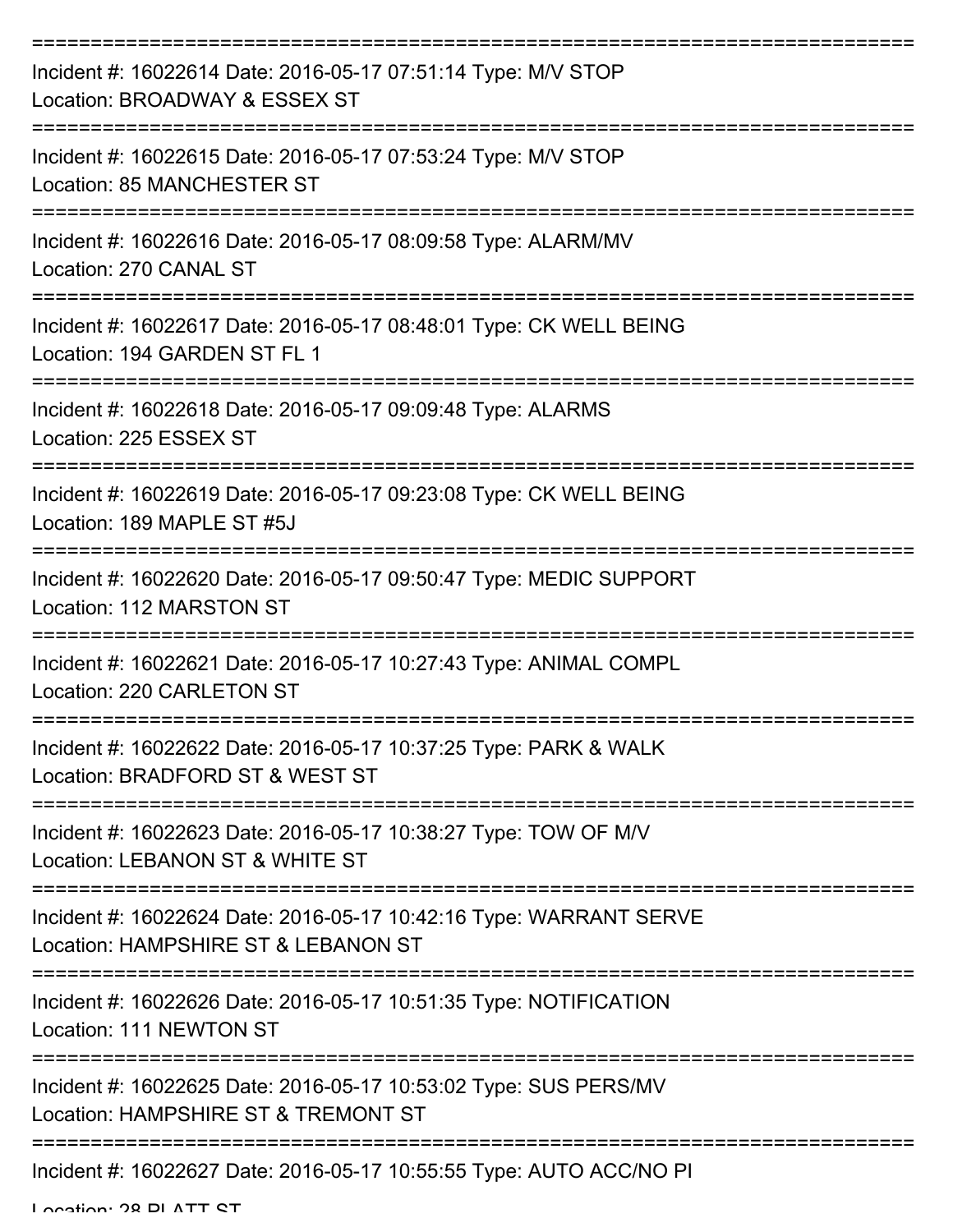| Incident #: 16022631 Date: 2016-05-17 11:02:22 Type: STOL/MV/PAS<br>Location: 322 LOWELL ST                                           |
|---------------------------------------------------------------------------------------------------------------------------------------|
| Incident #: 16022628 Date: 2016-05-17 11:06:05 Type: M/V STOP<br>Location: HAMPSHIRE ST & LOWELL ST                                   |
| Incident #: 16022630 Date: 2016-05-17 11:06:31 Type: MEDIC SUPPORT<br>Location: DUNKIN DONUTS / 99 WINTHROP AV<br>------------------- |
| Incident #: 16022629 Date: 2016-05-17 11:06:32 Type: M/V STOP<br>Location: 72 SALEM ST                                                |
| Incident #: 16022632 Date: 2016-05-17 11:15:14 Type: FRAUD<br>Location: 132 DRACUT ST                                                 |
| Incident #: 16022633 Date: 2016-05-17 11:21:48 Type: M/V STOP<br>Location: S UNION ST & WINTHROP AV                                   |
| Incident #: 16022634 Date: 2016-05-17 11:25:47 Type: DRUG VIO<br>Location: CROSS & CEDAR                                              |
| Incident #: 16022635 Date: 2016-05-17 11:37:29 Type: DRUG VIO<br>Location: MYRTLE ST & WALNUT ST                                      |
| Incident #: 16022636 Date: 2016-05-17 11:39:38 Type: AUTO ACC/NO PI<br>Location: GRAFTON ST & WINTHROP AV                             |
| Incident #: 16022637 Date: 2016-05-17 11:41:52 Type: M/V STOP<br>Location: CONDUIT ST & KNOX ST                                       |
| Incident #: 16022638 Date: 2016-05-17 12:01:41 Type: TOW OF M/V<br>Location: 16 BELMONT ST                                            |
| Incident #: 16022639 Date: 2016-05-17 12:15:46 Type: INVEST CONT<br>Location: ARLINGTON SCHOOL / 150 ARLINGTON ST                     |
| Incident #: 16022640 Date: 2016-05-17 12:20:37 Type: FRAUD<br>Location: 61 OLIVE AV #3                                                |
| Incident #: 16022641 Date: 2016-05-17 12:23:06 Type: 209A/VIOLATION<br>Location: 203 HAVERHILL ST                                     |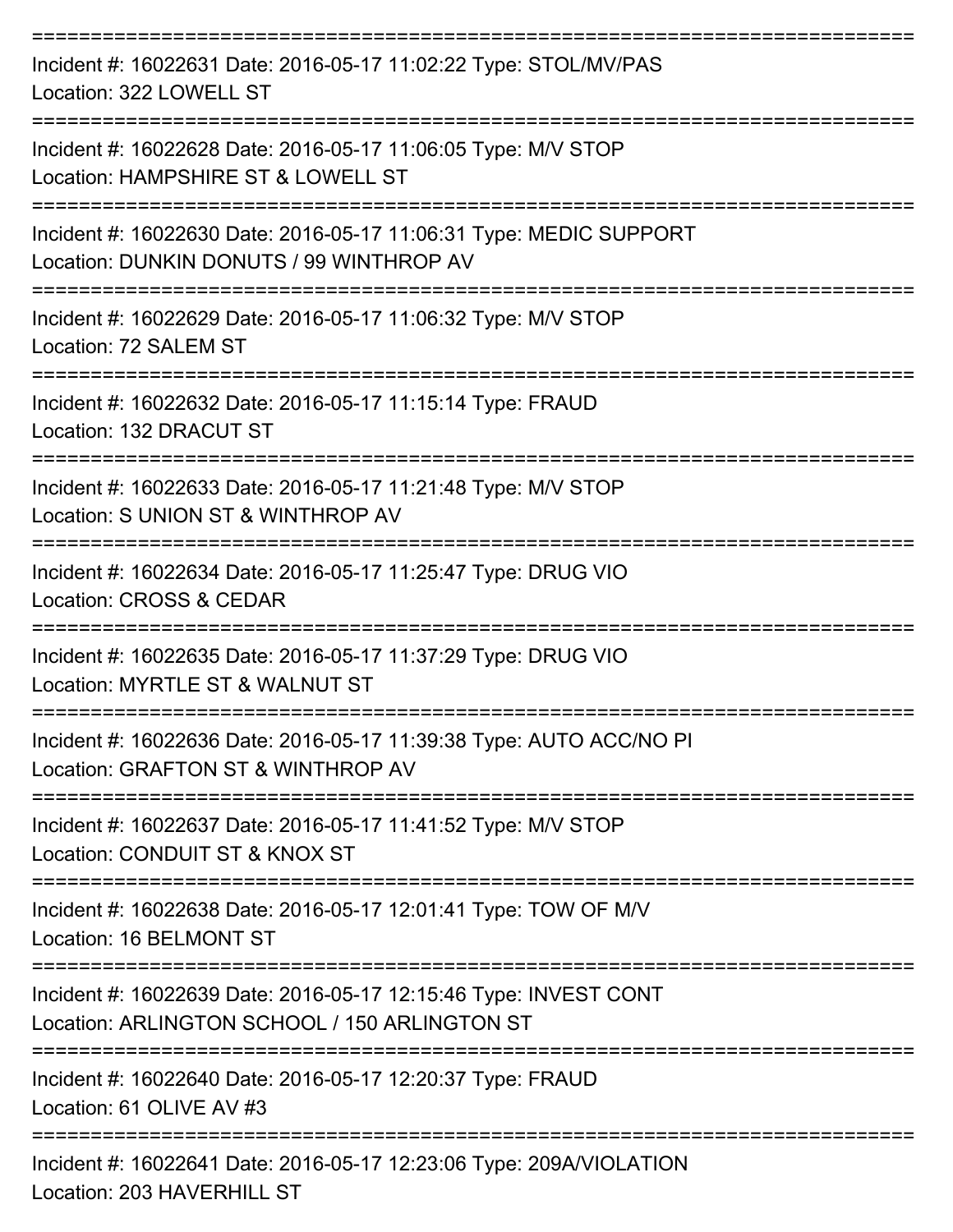| Incident #: 16022642 Date: 2016-05-17 12:26:38 Type: MAN DOWN<br>Location: CYL METAL / 400 CANAL ST FL 1ST                     |
|--------------------------------------------------------------------------------------------------------------------------------|
| Incident #: 16022643 Date: 2016-05-17 12:34:13 Type: DRUG VIO<br>Location: BROOKFIELD ST & INMAN ST                            |
| Incident #: 16022645 Date: 2016-05-17 12:38:59 Type: WIRE DOWN<br>Location: 94 E HAVERHILL ST                                  |
| ================================<br>Incident #: 16022644 Date: 2016-05-17 12:47:37 Type: ALARM/BURG<br>Location: 89 CYPRESS AV |
| Incident #: 16022646 Date: 2016-05-17 12:56:08 Type: ANIMAL COMPL<br>Location: 615 S UNION STREET                              |
| Incident #: 16022647 Date: 2016-05-17 12:59:40 Type: TOW OF M/V<br>Location: LEBANON ST & WHITE ST                             |
| Incident #: 16022648 Date: 2016-05-17 13:03:51 Type: SUS PERS/MV<br>Location: ALLEN ST & GENERAL ST                            |
| Incident #: 16022649 Date: 2016-05-17 13:05:16 Type: DRUG VIO<br><b>Location: 64 MANCHESTER ST</b>                             |
| Incident #: 16022650 Date: 2016-05-17 13:05:37 Type: RECOV/STOL/MV<br>Location: 22 BERNARD AV                                  |
| Incident #: 16022651 Date: 2016-05-17 13:11:23 Type: ANIMAL COMPL<br>Location: 29 STATE ST                                     |
| Incident #: 16022652 Date: 2016-05-17 13:12:29 Type: B&E/MV/PAST<br>Location: 340 HAVERHILL ST                                 |
| Incident #: 16022653 Date: 2016-05-17 13:14:12 Type: DOMESTIC/PROG<br>Location: 697 ESSEX ST                                   |
| Incident #: 16022654 Date: 2016-05-17 13:18:38 Type: M/V STOP<br>Location: ESSEX ST & LAWRENCE ST                              |
| Incident #: 16022655 Date: 2016-05-17 13:26:13 Type: DOMESTIC/PAST<br>Location: 439 S UNION ST #116                            |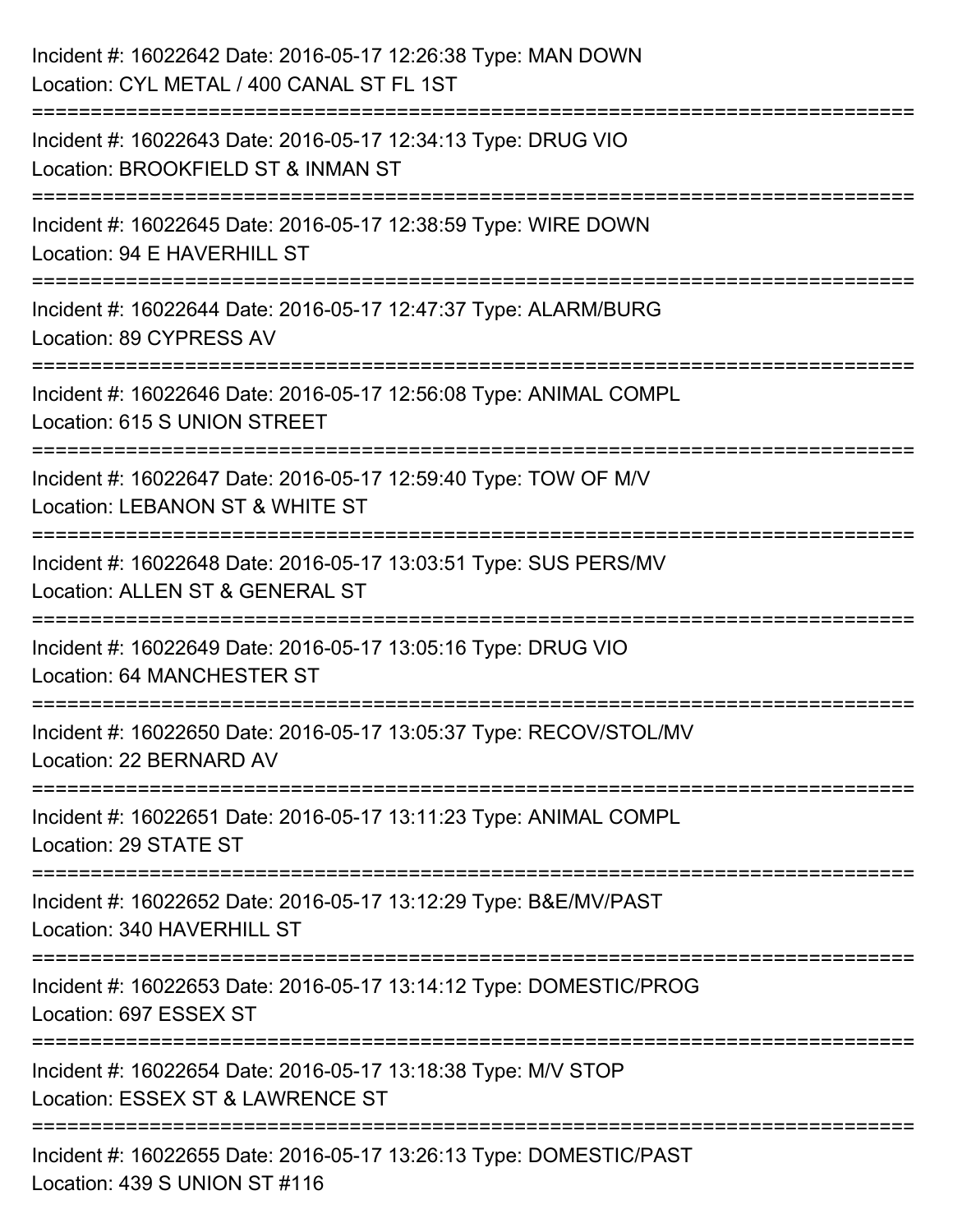| Incident #: 16022656 Date: 2016-05-17 13:35:18 Type: DRUG VIO<br>Location: HAVERHILL ST & PERRY AV                                  |
|-------------------------------------------------------------------------------------------------------------------------------------|
| Incident #: 16022657 Date: 2016-05-17 13:39:24 Type: TRESPASSING<br>Location: 14 TEMPLE ST                                          |
| Incident #: 16022658 Date: 2016-05-17 13:40:50 Type: DRUG VIO<br>Location: BROADWAY & DAISY ST<br>:================================ |
| Incident #: 16022659 Date: 2016-05-17 13:41:48 Type: DRUG VIO<br>Location: 78 HOLLY ST                                              |
| Incident #: 16022660 Date: 2016-05-17 13:43:05 Type: MEDIC SUPPORT<br>Location: 47 WHITE ST                                         |
| Incident #: 16022661 Date: 2016-05-17 13:45:21 Type: TOW OF M/V<br>Location: 13 WASHINGTON ST                                       |
| Incident #: 16022662 Date: 2016-05-17 13:51:44 Type: TOW OF M/V<br>Location: BROADWAY AV & WEST ST                                  |
| Incident #: 16022663 Date: 2016-05-17 14:06:34 Type: MEDIC SUPPORT<br>Location: 183 PARKER ST #5 FL 2                               |
| Incident #: 16022666 Date: 2016-05-17 14:10:17 Type: LIC PLATE STO<br>Location: 9 SUMMER ST                                         |
| Incident #: 16022664 Date: 2016-05-17 14:12:34 Type: M/V STOP<br>Location: BROADWAY & MANCHESTER ST                                 |
| Incident #: 16022665 Date: 2016-05-17 14:13:47 Type: TOW OF M/V<br>Location: HAVERHILL ST & MORTON ST                               |
| Incident #: 16022667 Date: 2016-05-17 14:20:10 Type: A&B PAST<br>Location: ARLINGTON SCHOOL / 150 ARLINGTON ST                      |
| Incident #: 16022668 Date: 2016-05-17 14:21:50 Type: MEDIC SUPPORT<br>Location: 22 HALLENAN AV                                      |
| Incident #: 16022670 Date: 2016-05-17 14:37:09 Type: SUS PERS/MV<br>Location: 161 BAILEY ST                                         |

===========================================================================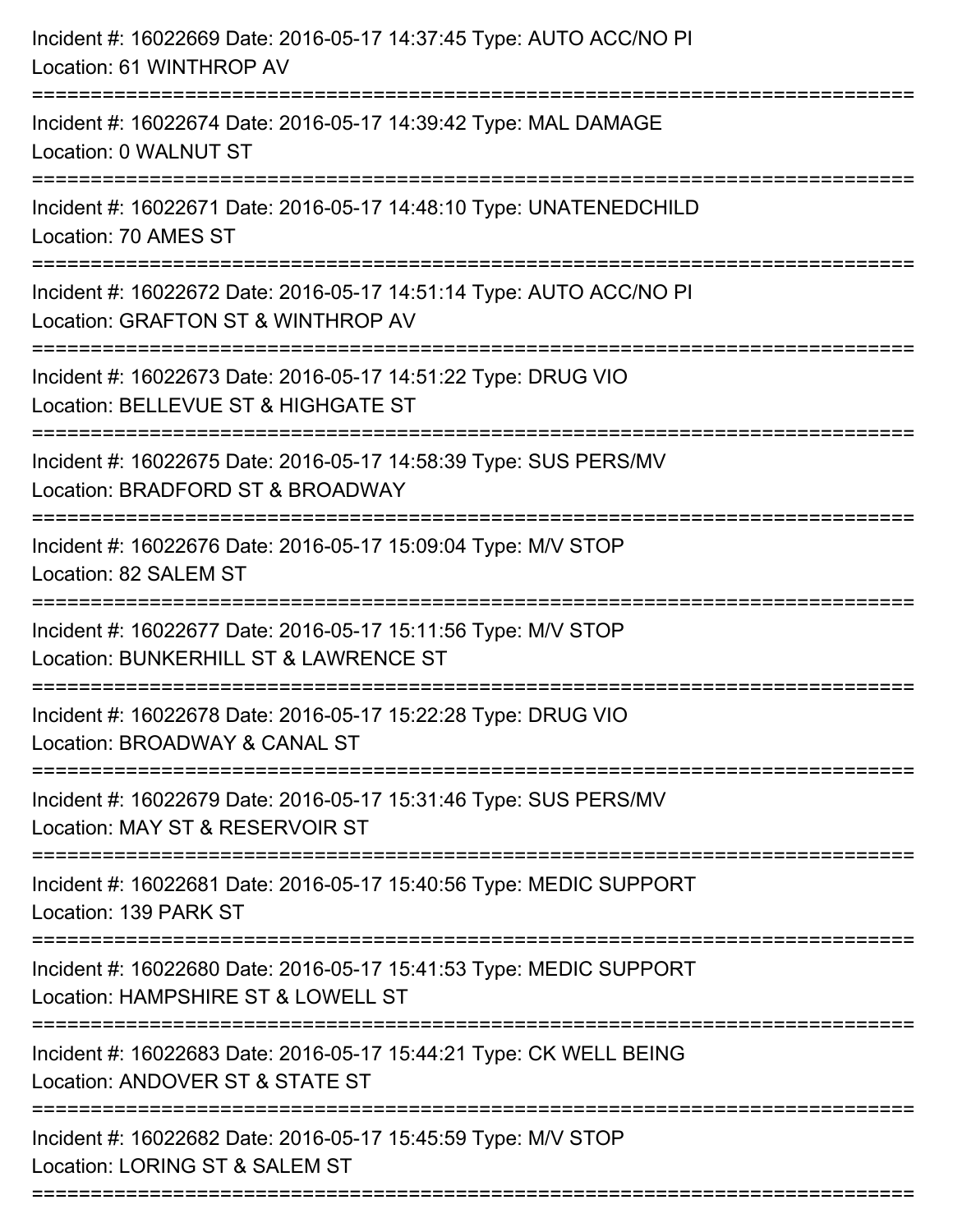Location: 390 S UNION ST =========================================================================== Incident #: 16022685 Date: 2016-05-17 16:06:12 Type: 209A/SERVE Location: 555 HAVERHILL ST =========================================================================== Incident #: 16022686 Date: 2016-05-17 16:15:34 Type: 209A/SERVE Location: 209 PARK ST =========================================================================== Incident #: 16022687 Date: 2016-05-17 16:16:28 Type: THREATS Location: 36 BERNARD AV =========================================================================== Incident #: 16022688 Date: 2016-05-17 16:19:30 Type: AUTO ACC/PI Location: CENTRE ST & HAMPSHIRE ST =========================================================================== Incident #: 16022689 Date: 2016-05-17 16:33:35 Type: 209A/SERVE Location: 32 CHESTNUT ST =========================================================================== Incident #: 16022690 Date: 2016-05-17 16:37:10 Type: 209A/SERVE Location: 203 HAVERHILL ST =========================================================================== Incident #: 16022691 Date: 2016-05-17 16:44:30 Type: ANIMAL COMPL Location: WEATHERBEE SCHOOL / 75 NEWTON ST =========================================================================== Incident #: 16022692 Date: 2016-05-17 16:45:36 Type: DRUG VIO Location: 61 BRADFORD ST =========================================================================== Incident #: 16022693 Date: 2016-05-17 16:47:27 Type: DRUG VIO Location: 95 BRADFORD ST =========================================================================== Incident #: 16022694 Date: 2016-05-17 16:48:23 Type: INVEST CONT Location: 73 WINTHROP AV =========================================================================== Incident #: 16022695 Date: 2016-05-17 16:48:24 Type: LOUD NOISE Location: MEINEKE / 50 WINTHROP AV =========================================================================== Incident #: 16022696 Date: 2016-05-17 16:56:15 Type: NEIGHBOR PROB Location: 290 JACKSON ST =========================================================================== Incident #: 16022697 Date: 2016-05-17 16:58:54 Type: A&B PAST Location: 238 HAVERHILL ST #2

===========================================================================

Incident #: 16022698 Date: 2016 05 17 17:08:17 Type: MAL DAMAGE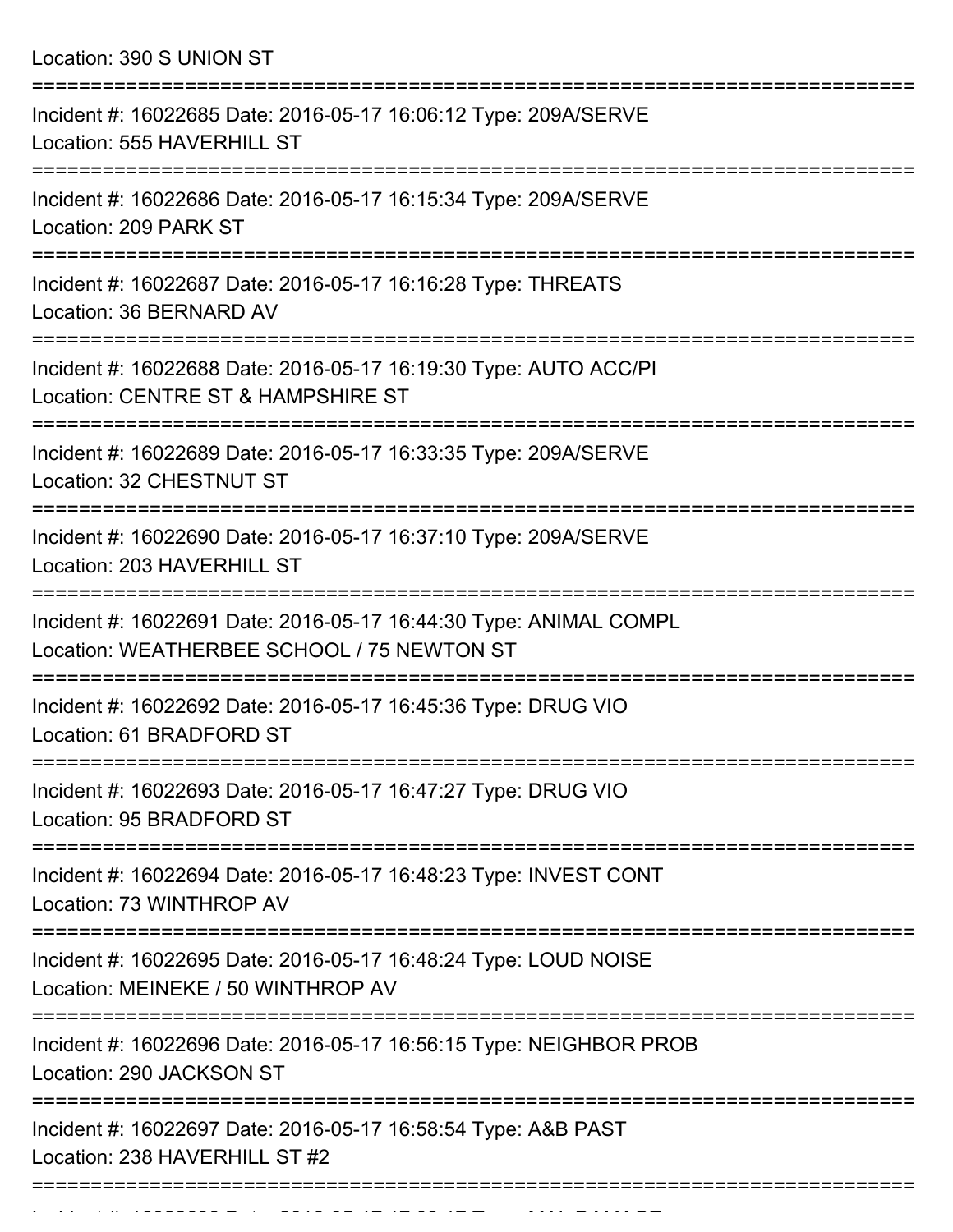Location: 19 HUDSON AV #1 =========================================================================== Incident #: 16022699 Date: 2016-05-17 17:11:09 Type: 209A/SERVE Location: 37 WILMOT ST =========================================================================== Incident #: 16022700 Date: 2016-05-17 17:14:49 Type: 209A/SERVE Location: 37 BROOK ST =========================================================================== Incident #: 16022701 Date: 2016-05-17 17:16:28 Type: ANIMAL COMPL Location: WEATHERBEE SCHOOL / 75 NEWTON ST =========================================================================== Incident #: 16022702 Date: 2016-05-17 17:17:04 Type: TRESPASSING Location: 206 BROADWAY =========================================================================== Incident #: 16022703 Date: 2016-05-17 17:21:09 Type: COURT DOC SERVE Location: 18 ORCHARD ST =========================================================================== Incident #: 16022704 Date: 2016-05-17 17:26:08 Type: ALARM/BURG Location: 141 WINTHROP AV =========================================================================== Incident #: 16022705 Date: 2016-05-17 17:26:57 Type: ALARM/BURG Location: ALLBRITE CARPET / 223 WINTHROP AV =========================================================================== Incident #: 16022706 Date: 2016-05-17 17:27:00 Type: ALARM/BURG Location: SHOWCASE CINEMA / 6 CHICKERING ST =========================================================================== Incident #: 16022707 Date: 2016-05-17 17:36:23 Type: MAN DOWN Location: 98 RAILROAD ST =========================================================================== Incident #: 16022708 Date: 2016-05-17 17:42:42 Type: DRUG VIO Location: ARLINGTON ST & LAWRENCE ST =========================================================================== Incident #: 16022709 Date: 2016-05-17 17:48:50 Type: M/V STOP Location: E HAVERHILL ST & FERRY ST =========================================================================== Incident #: 16022710 Date: 2016-05-17 17:50:57 Type: COURT DOC SERVE Location: 25 VINE ST =========================================================================== Incident #: 16022711 Date: 2016-05-17 17:57:40 Type: M/V STOP Location: FERRY ST & RIDGE RD

=====================================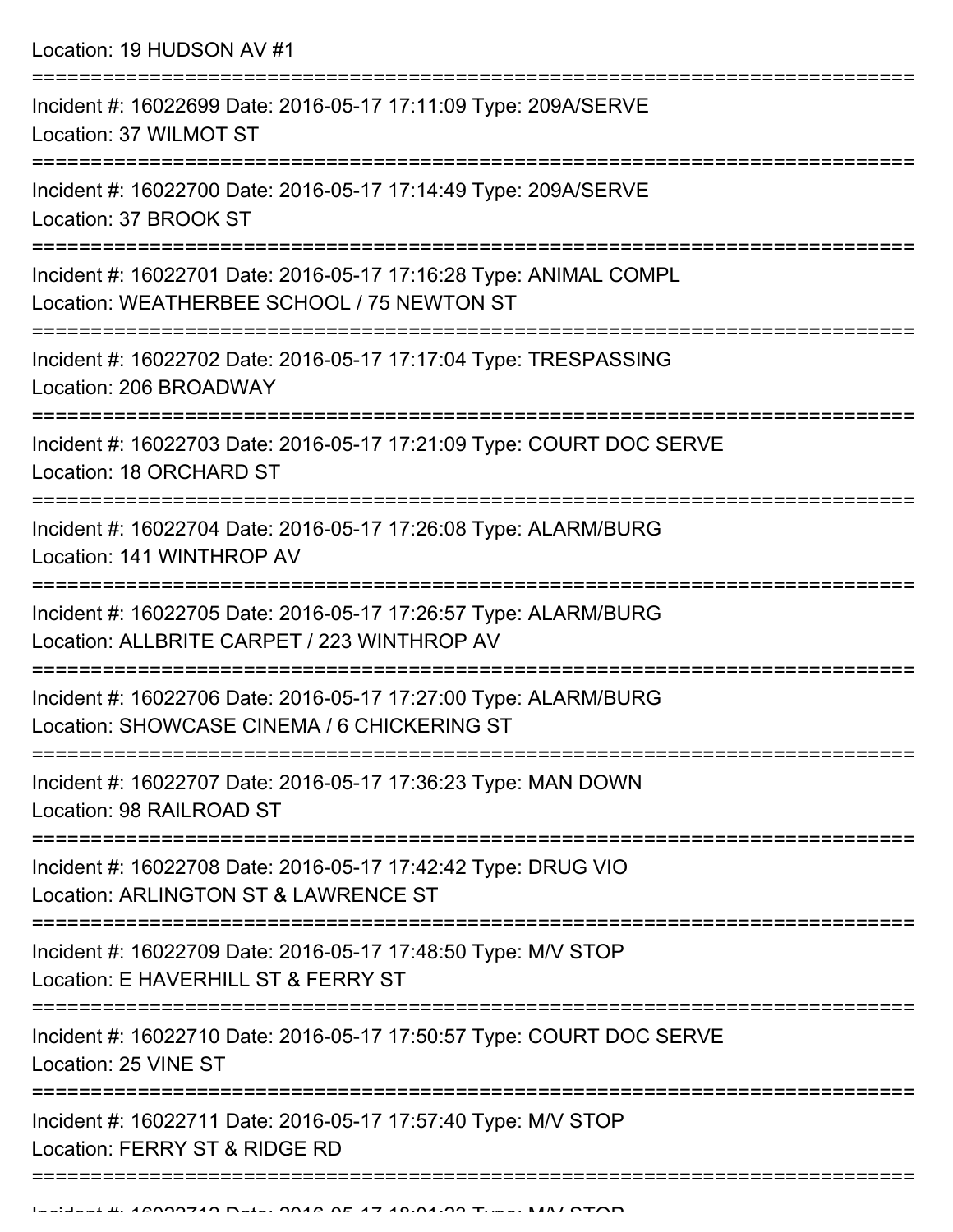| Location: LESLIE ST & WOODLAND ST                                                                                          |
|----------------------------------------------------------------------------------------------------------------------------|
| Incident #: 16022713 Date: 2016-05-17 18:01:50 Type: 209A/SERVE<br>Location: 185 WILLOW ST                                 |
| Incident #: 16022714 Date: 2016-05-17 18:03:59 Type: M/V STOP<br>Location: MARLBORO ST & S UNION ST                        |
| Incident #: 16022715 Date: 2016-05-17 18:11:43 Type: M/V STOP<br>Location: ANDOVER ST & BROOKFIELD ST                      |
| :=======================<br>Incident #: 16022716 Date: 2016-05-17 18:12:46 Type: 209A/SERVE<br>Location: 153 WEST ST       |
| Incident #: 16022717 Date: 2016-05-17 18:14:08 Type: M/V STOP<br>Location: HAVERHILL ST & WHITE ST                         |
| Incident #: 16022718 Date: 2016-05-17 18:15:31 Type: LARCENY/PAST<br>Location: 51 S CANAL ST                               |
| Incident #: 16022719 Date: 2016-05-17 18:18:04 Type: AUTO ACC/NO PI<br>Location: 250 HAVERHILL ST                          |
| Incident #: 16022720 Date: 2016-05-17 18:20:26 Type: AUTO ACC/NO PI<br>Location: 305 ESSEX ST<br>------------------------- |
| Incident #: 16022721 Date: 2016-05-17 18:23:28 Type: M/V STOP<br>Location: LOWELL ST & WINTER ST                           |
| Incident #: 16022722 Date: 2016-05-17 18:30:40 Type: WOMAN DOWN<br>Location: 14 BEACON ST                                  |
| Incident #: 16022723 Date: 2016-05-17 18:35:53 Type: LARCENY/PAST<br>Location: S UNION ST & MERRIMACK ST                   |
| Incident #: 16022724 Date: 2016-05-17 18:38:23 Type: M/V STOP<br>Location: LOWELL ST & OXFORD ST                           |
| Incident #: 16022725 Date: 2016-05-17 18:47:52 Type: M/V STOP<br>Location: ANDOVER ST & COOLIDGE ST                        |
| Incident #: 16022726 Date: 2016-05-17 18:53:09 Type: M/V STOP                                                              |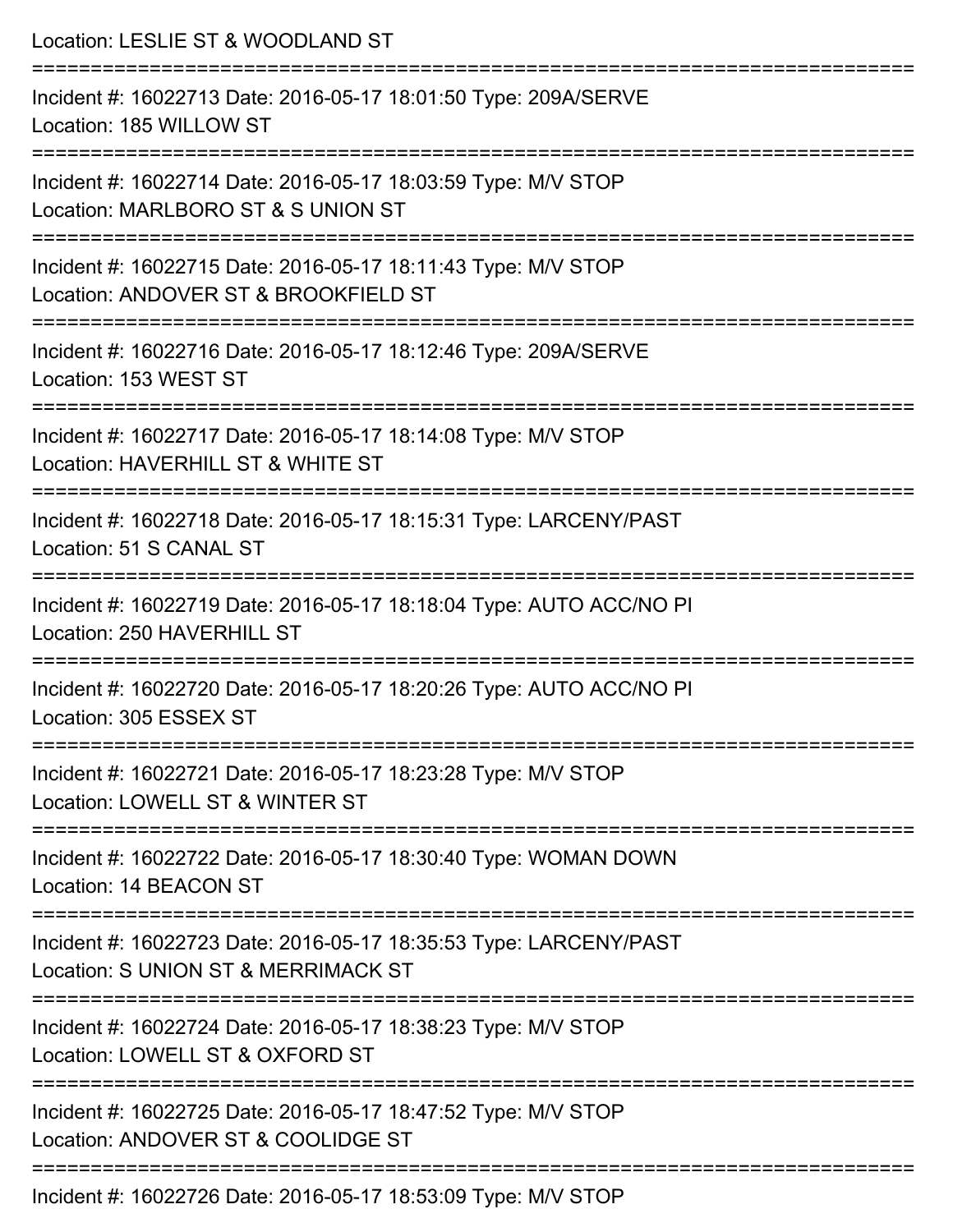| Incident #: 16022728 Date: 2016-05-17 18:54:43 Type: DISTURBANCE<br><b>Location: INMAN ST</b>             |
|-----------------------------------------------------------------------------------------------------------|
| Incident #: 16022727 Date: 2016-05-17 18:55:48 Type: M/V STOP<br>Location: LAFAYETTE AV & S BROADWAY      |
| Incident #: 16022729 Date: 2016-05-17 18:59:17 Type: M/V STOP<br>Location: ORCHARD ST & UNION ST          |
| Incident #: 16022730 Date: 2016-05-17 18:59:58 Type: MV/BLOCKING<br>Location: PEMBERTON / null            |
| Incident #: 16022731 Date: 2016-05-17 19:01:32 Type: 209A/SERVE<br>Location: 341 S BROADWAY               |
| Incident #: 16022732 Date: 2016-05-17 19:17:15 Type: HIT & RUN M/V<br>Location: HAVERHILL ST & JACKSON ST |
| Incident #: 16022734 Date: 2016-05-17 19:19:11 Type: ANIMAL COMPL<br>Location: PEARL ST & RIVERSIDE DR    |
| Incident #: 16022733 Date: 2016-05-17 19:19:35 Type: M/V STOP<br>Location: 35 COMMON ST                   |
| Incident #: 16022735 Date: 2016-05-17 19:30:51 Type: MEDIC SUPPORT<br>Location: 153 WEST ST               |
| Incident #: 16022736 Date: 2016-05-17 19:32:28 Type: INVESTIGATION<br>Location: 34 ALDER ST               |
| Incident #: 16022737 Date: 2016-05-17 19:43:32 Type: INVESTIGATION<br>Location: 90 LOWELL ST              |
| Incident #: 16022738 Date: 2016-05-17 19:45:15 Type: NOISE ORD<br>Location: HAFFNERS CAR WASH / PARKER ST |
| Incident #: 16022739 Date: 2016-05-17 19:45:39 Type: 209A/SERVE<br>Location: 80 BOWDOIN ST                |
| Incident #: 16022740 Date: 2016-05-17 19:47:35 Type: AUTO ACC/PI                                          |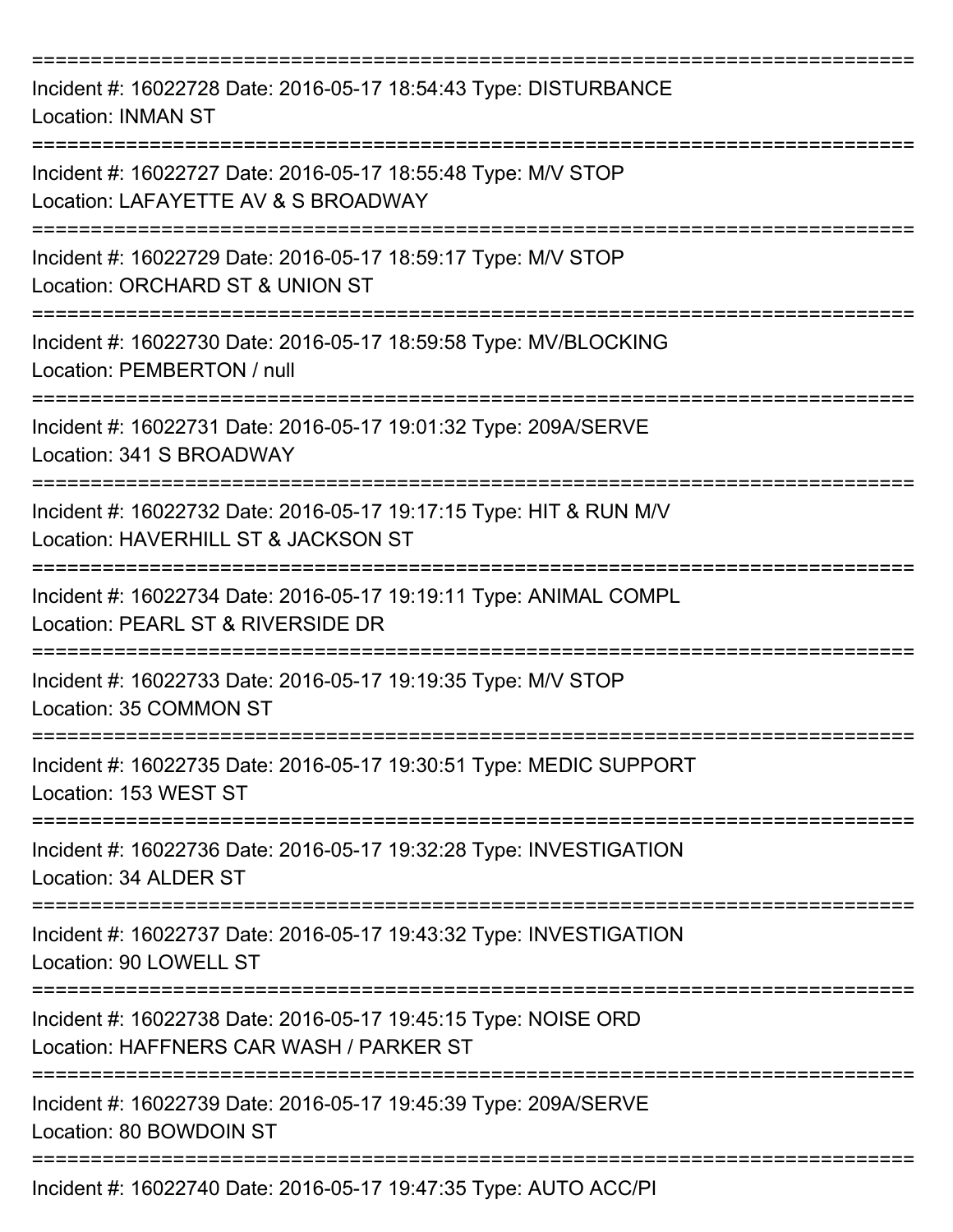| Incident #: 16022741 Date: 2016-05-17 19:57:38 Type: 209A/SERVE<br>Location: 375 HOWARD ST             |
|--------------------------------------------------------------------------------------------------------|
| Incident #: 16022742 Date: 2016-05-17 19:59:54 Type: 209A/SERVE<br>Location: 90 LOWELL ST              |
| Incident #: 16022743 Date: 2016-05-17 20:01:00 Type: 209A/SERVE<br>Location: 90 LOWELL ST              |
| Incident #: 16022744 Date: 2016-05-17 20:13:48 Type: DISTURBANCE<br>Location: 1 PLEASANT TER FL 2      |
| Incident #: 16022745 Date: 2016-05-17 20:25:52 Type: COURT DOC SERVE<br>Location: 25 VINE ST           |
| Incident #: 16022746 Date: 2016-05-17 20:30:26 Type: COURT DOC SERVE<br>Location: 18 ORCHARD ST        |
| Incident #: 16022747 Date: 2016-05-17 20:32:24 Type: NOISE ORD<br>Location: 237 JACKSON ST             |
| Incident #: 16022748 Date: 2016-05-17 20:37:23 Type: WARRANT SERVE<br>Location: BRADFORD ST & BROADWAY |
| Incident #: 16022749 Date: 2016-05-17 20:44:17 Type: ALARM/BURG<br>Location: 71 DUCKETT AV             |
| Incident #: 16022750 Date: 2016-05-17 20:48:31 Type: INVEST CONT<br>Location: 22 IRENE ST              |
| Incident #: 16022751 Date: 2016-05-17 20:53:03 Type: GENERAL SERV<br>Location: ABBOTT ST & PARKER ST   |
| Incident #: 16022752 Date: 2016-05-17 20:58:04 Type: NOISE ORD<br><b>Location: THORNTON AV</b>         |
| Incident #: 16022753 Date: 2016-05-17 21:00:56 Type: INVEST CONT<br>Location: 14 EXETER ST             |
| Incident #: 16022754 Date: 2016-05-17 21:12:55 Type: NOISE ORD                                         |

 $L_{\text{max}} = 14$  ALACALI AT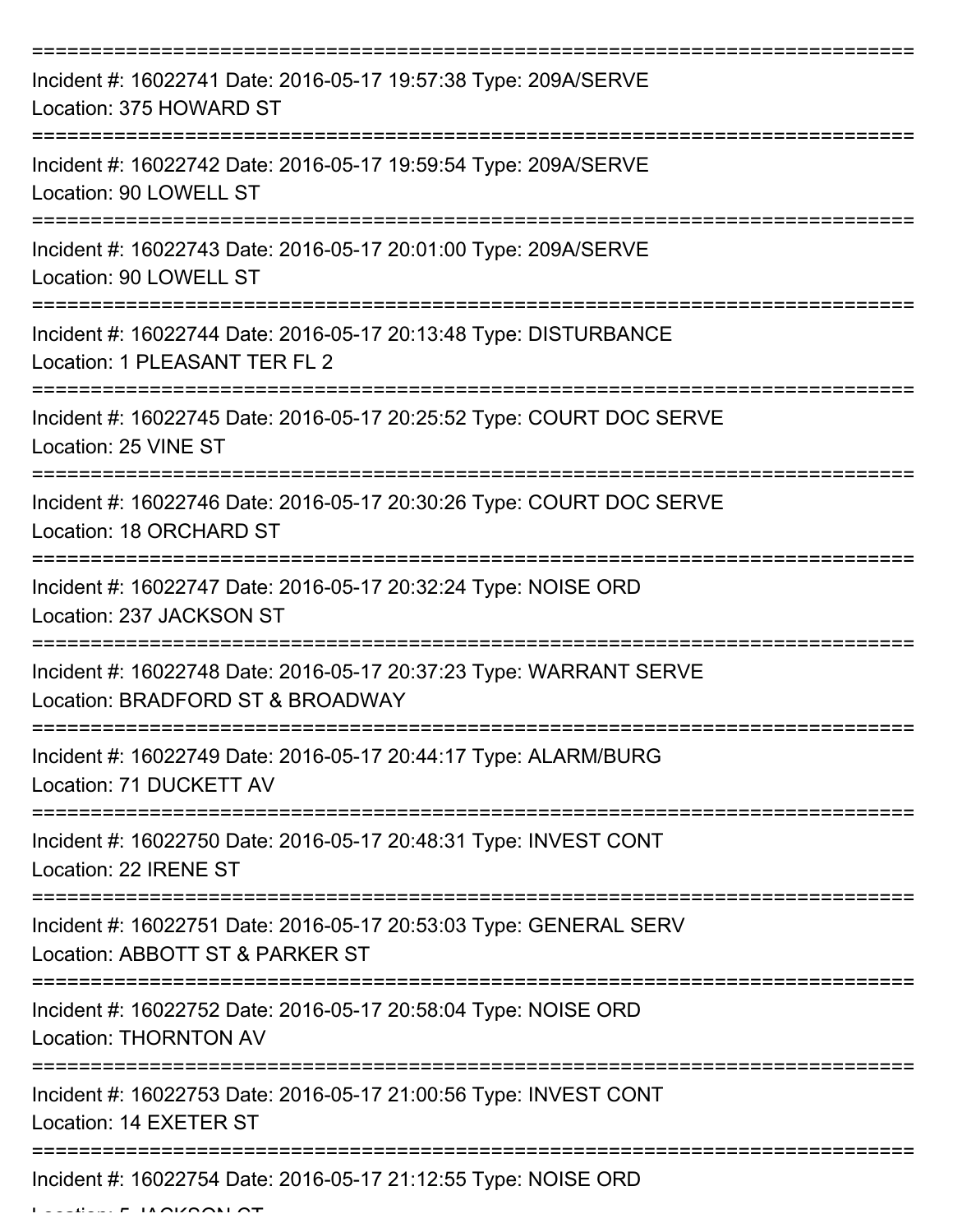| Incident #: 16022755 Date: 2016-05-17 21:18:21 Type: M/V STOP<br>Location: HAMPSHIRE ST & PARK ST              |
|----------------------------------------------------------------------------------------------------------------|
| Incident #: 16022756 Date: 2016-05-17 21:26:41 Type: DOMESTIC/PAST<br>Location: BALI'S RESTURANT / 59 ESSEX ST |
| Incident #: 16022757 Date: 2016-05-17 21:39:23 Type: MEDIC SUPPORT<br>Location: 6 MELROSE ST                   |
| Incident #: 16022758 Date: 2016-05-17 21:44:06 Type: GENERAL SERV<br>Location: 220 OSGOOD ST                   |
| Incident #: 16022759 Date: 2016-05-17 21:49:57 Type: MEDIC SUPPORT<br>Location: 180 S UNION ST                 |
| Incident #: 16022760 Date: 2016-05-17 22:13:07 Type: DRUG OVERDOSE<br>Location: 238 HAVERHILL ST               |
| Incident #: 16022761 Date: 2016-05-17 22:21:19 Type: DRUG OVERDOSE<br>Location: 244 MT VERNON                  |
| Incident #: 16022762 Date: 2016-05-17 22:28:28 Type: ALARM/BURG<br>Location: GO ONE DOLLAR / 73 WINTHROP AV    |
| Incident #: 16022763 Date: 2016-05-17 22:38:16 Type: DOMESTIC/PAST<br>Location: 53 BRADFORD ST                 |
| Incident #: 16022764 Date: 2016-05-17 22:44:34 Type: MEDIC SUPPORT<br>Location: 115 E CAMBRIDGE ST FL 2        |
| Incident #: 16022765 Date: 2016-05-17 22:46:20 Type: DOMESTIC/PAST<br>Location: 90 BEACON ST                   |
| Incident #: 16022766 Date: 2016-05-17 22:50:48 Type: THREATS<br>Location: 142 MARGIN ST                        |
| Incident #: 16022767 Date: 2016-05-17 22:52:47 Type: TRESPASSING<br>Location: 125 HAVERHILL ST                 |
| Incident #: 16022768 Date: 2016-05-17 23:08:38 Type: LIC PLATE STO                                             |